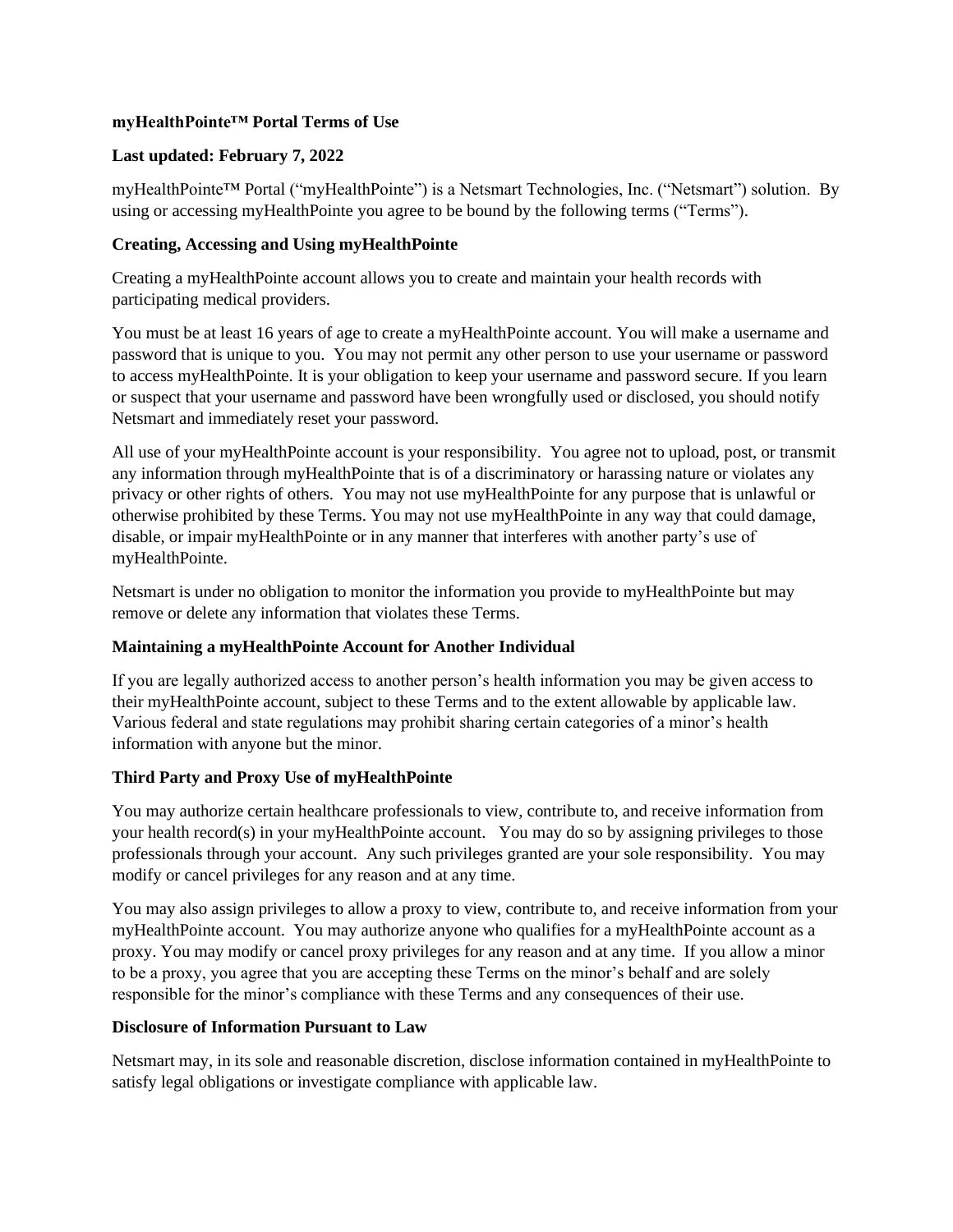# **Privacy**

You agree to be bound by and abide by Netsmart's Privacy Policy, found at [https://www.ntst.com/Privacy-Policy,](https://www.ntst.com/Privacy-Policy) and incorporated herein by reference.

Providing access to myHealthPointe to you does not render Netsmart or you a business associate or covered entity under the United States' Health Insurance Portability and Accountability Act (HIPAA).

## **Information, Resources, Programs, & Other Third Party Services**

You may be offered the opportunity to access and/or the ability to utilize certain third party healthcare informational resources, programs, and services as well as the ability to receive suggestions on health management through your myHealthPointe account. In such instances, Netsmart will provide terms and conditions applicable to those programs or services, as available. In the event the terms and conditions specific to any other program or service conflicts with these Terms, the terms of the applicable program or service will control.

Netsmart does not endorse the information, resources, programs, or services of third parties and makes no warranty of any kind regarding them. Participation in or utilization of such third party information, resources, programs, or services is at your risk and discretion. ALL THIRD PARTY INFORMATION, RESOURCES, PROGRAMS AND SERVICES ARE PROVIDED "AS IS" WITHOUT REPRESENTATIONS OR WARRANTIES OF ANY KIND.

Further, you may be able to participate in various condition management or other programs offered on myHealthPointe. In doing so you may authorize certain healthcare organizations to retrieve and/or contribute information to your myHealthPointe account. You may choose the information accessible and to be provided through your myHealthPointe account and are responsible for maintaining your own authorizations. Again, such authorizations shall be at your own risk and discretion and are your sole responsibility.

The information, resources, programs, and other services are intended for use by consumers in the United States only.

## **Third-Party Website Links**

myHealthPointe contains links to third-party websites. These links are provided for your convenience only. Netsmart has no authority over the third-party websites and assumes no liability or responsibility over the websites. Access is solely by your choice and at your own risk.

## **No Medical Advice**

myHealthPointe is an information management tool only. You should consult your healthcare provider regarding any questions you have about any information provided to you on myHealthPointe. Netsmart does not provide medical advice.

YOU ACKNOWLEDGE AND AGREE THAT NETSMART HAS NOT REPRESENTED MYHEALTHPOINTE AS HAVING THE ABILITY TO DIAGNOSE, TREAT OR PERFORM ANY OTHER TASKS THE CONSTITUTE THE PRACTICE OF MEDICINE.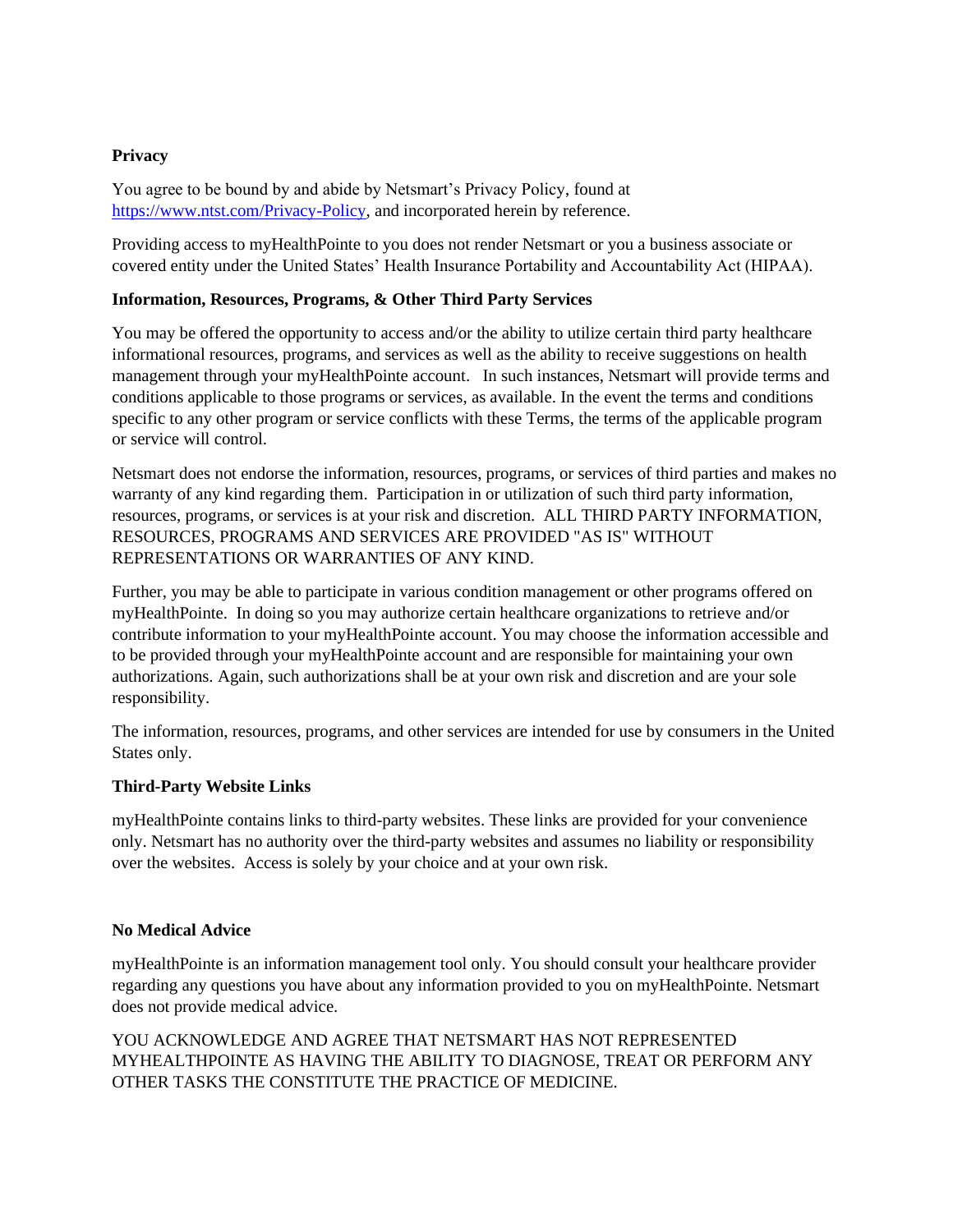### **No Warranties**

MYHEALTHPOINTE IS PROVIDED TO YOU "AS IS" WITHOUT WARRANTY OF ANY KIND INCLUDING BUT NOT LIMITED TO WARRANTIES OF FITNESS FOR A PARTICULAR PURPOSE, RELIABILITY, AVAILABILITY OR THAT THE SERVICE WILL BE ERROR FREE OR UNINTERRUPTED. NETSMART AND ITS SUPPLIERS DISCLAIM ALL WARRANTIES, EXPRESS AND IMPLIED, TO THE FULLEST EXTENT PERMITTED BY LAW.

## **Limitation of Liability**

IN NO EVENT WILL NETSMART OR ITS SUPPLIERS BE LIABLE TO YOU FOR ANY DIRECT, INDIRECT, SPECIAL, INCIDENTAL, CONSEQUENTIAL, PUNITIVE, OR EXEMPLARY DAMAGES. YOUR SOLE AND EXCLUSIVE REMEDY IF YOU ARE DISSATISFIED WITH MYHEALTHPOINTE OR THESE TERMS IS TO DISCONTINUE USE OF MYHEALTHPOINTE.

### **Indemnification**

You agree to indemnify, defend, and hold Netsmart and its suppliers harmless from and against all claims, damages, and expenses arising out of or related to your use of myHealthPointe.

### **Termination**

Please contact your healthcare provider if you wish to delete your myHealthPointe account, terminate use and to exercise your individual privacy rights. Based on applicable laws and regulations, Netsmart is not permitted to fulfill your privacy rights as is relates to your myHealthPointe account.

### **Notices**

Netsmart will provide any necessary notices to you via electronic mail, general notice posting on the myHealthPointe website, or in writing to the address on record in your myHealthPointe account. You may give notice to Netsmart by letter delivered to:

Netsmart Technologies, Inc. Attention: 11100 Nall Avenue Overland Park, KS 66211

All notices shall be deemed delivered when received.

#### **Governing Law**

These Terms are governed by the laws of the State of Kansas, without giving effect to the conflict of law rules thereof. You consent to the exclusive jurisdiction and venue in the courts of Johnson County, Kansas, for all disputes arising out of or relating to the use of myHealthPointe. Any cause of action or claim must be brought within one (1) year of the event that gives rise to the claim.

#### **Waiver**

A waiver or consent to any term, condition, right or remedy under these Terms must be in writing to be effective. Failure of Netsmart to enforce any term or condition of these Terms will not constitute a waiver